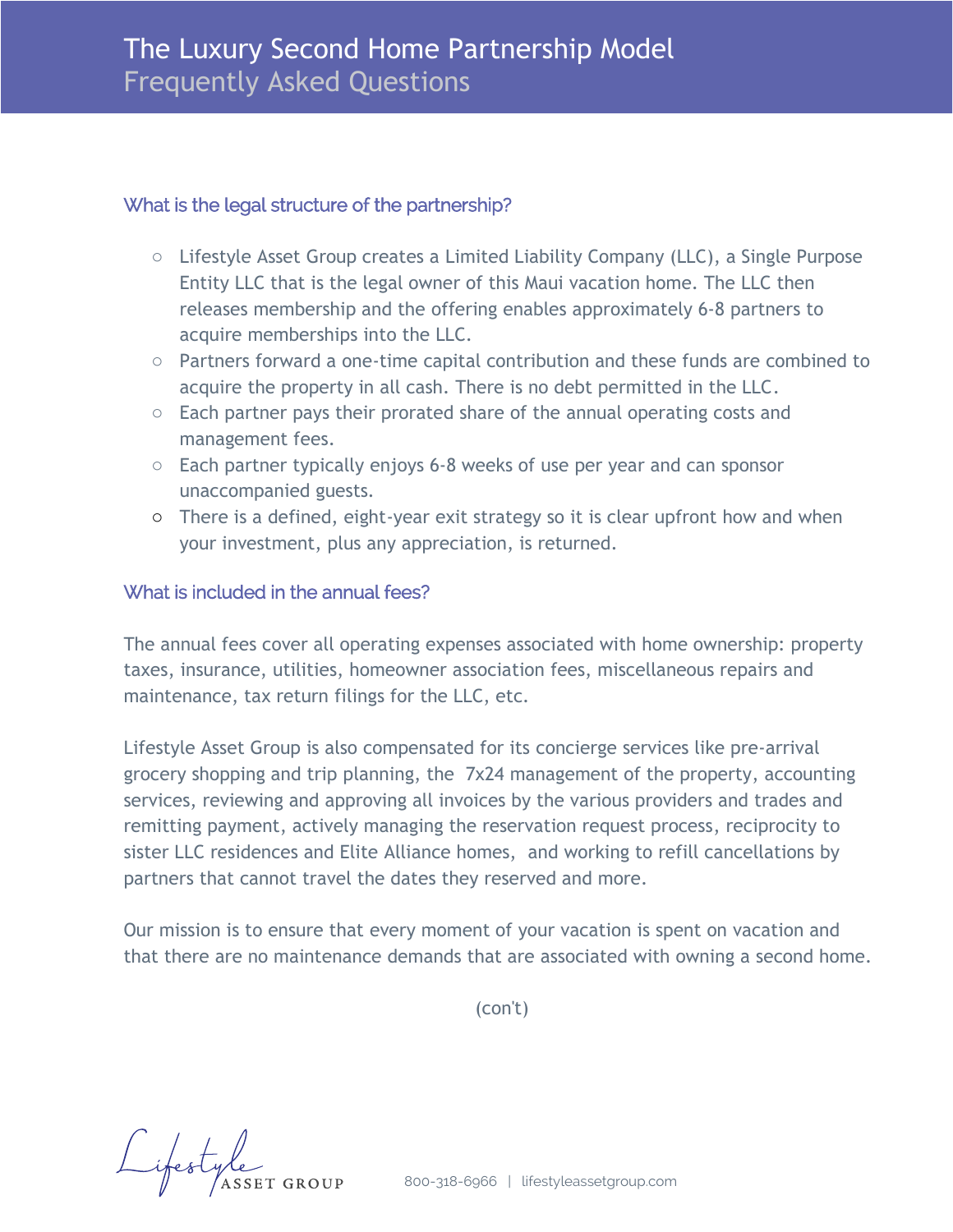# How and when do the partners get their initial capital contribution back? What about gains in the value of the property? How is that distributed?

 At the completion of the LLC term, typically 7-8 years, the property is sold its highest possible value. The partners will first receive back their original capital contribution and then their share of any gains in the value of the property that may have accrued over the  $ILL$  form, the models of  $T$  and  $T$  are several weak nestate of  $T$  are several weak neare several weak neare several weak neare several weak neare several weak neare several weak neare several weak neare several weak ne LLC term.

**There** is no experimation typically voice. If the partners are not ready to sell, there is the option to extend the LLC term another year via a supermajority vote.

## How does this model compare to other fractional offerings?

In a typical fractional real estate offering, there are several weaknesses in the model:

**There is no demand for a resale of a fractional real estate interest once you decide**  ricte is no exit strategy in most mactionals: Each owner is term of their own devices to<br>resell their share, which is difficult and typically at a loss. Our model has a defined exit strategy, so you know exactly when and how you are getting your money back. **There is no exit strategy in most fractionals.** Each owner is left to their own devices to

There is no demand for a resale of a fractional real estate interest once you decide you want to sell. As the fractional developer earned their margins on the front end of and resolution, which has kept of 50% of more on the real estate 3 value when originally offering the fractional interests, it is not uncommon for a fractional real estate owner to realize only 30%-35% of their original investment when they sell their share....if they can ownership, ensuring a predictable, reliable, and hopefully profitable exit strategy for all are generally identical residences **with a typical fractional project of typical fractional project of the state of the state over 20 minutes of the state over 20 minutes over 20 minutes over 20 minutes over 20 minutes ove** the transaction, with markups of 50% or more on the real estate's value when originally sell it all. In our model, the home is both acquired and resold as traditional whole stakeholders.

Every commercial fractional project in the United States involves **multiple units that are** generally identical residences, i.e., 20 residential units with 160 or more owners. If you own an interest in a commercial fractional project, you are very likely to stay in different residences each time you go. Our model, conversely, owns ONE stunning luxury second home that only six - eight partners call home. We have departed 180 degrees from the nothing like this innovative option anywhere within the real estate ownership market. personalized it completely. There is nothing like this innovative option anywhere within commercial fractional product with hundreds of owners and dozens of residences and the second home ownership market.

(con't)

Lifestyle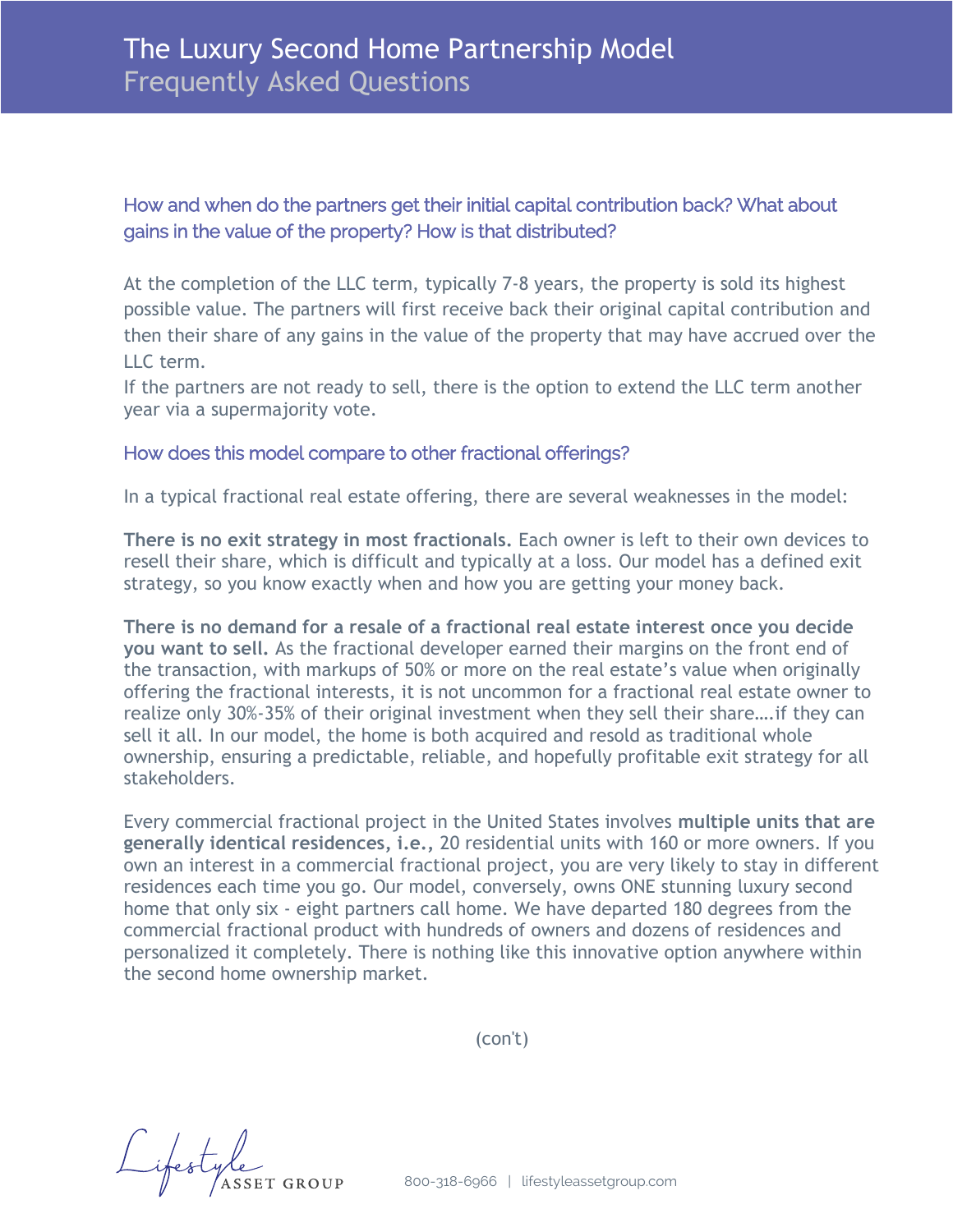#### If the partners are not ready to sell, the option to the option to extend the option to extend the LLC term and  $\hat{f}$ Describe the reservation system.

Lifestyle Asset Group's rotating priority reservation system (PRP) allows partners to plan unaccompanied guests, giving you the flexibility to send family and friends on amazing vacations, use them as a reward for a high-performing employee, or as a donation to your favorite charity. their vacations with as little or as much advance notice as they choose. You can sponsor

Reservations are made two ways:

- 1) Each partner is assigned a number 1-6, or 1-8, depending the number of partners and when they first commit to the project. Once assigned a number, the partners will first choose one reservation in the ensuing 12-month calendar in an order from order of 1 through 6 and 6 through 1 changes each year with partner 2 advancing to 1 in the second year of the PRP and partner 1 moving to 6 in year two. By rotating the order in the selection process under the PRP, all partners will have years of holding position  $#1, #2$ , etc. shareholder #1 through #6, then a second reservation in an order of #6 to #1. The
- 2) The second reservation protocol is the application of the shareholder's remaining travel points following the PRP when each shareholder can evaluate their own timelines and schedules in applying their remaining points in their account for additional dates that are attractive to them. There is no formal structure to these Every commercial fractional project in the United States involves **multiple units that**  reservations and they are all first come-first serve; last minute or well planned.

#### **are generally identical residences** with a typical fractional project offering over 20 "Space Available" Reservations residences with 160 or more owners. In fact, if you own an interest in a commercial

There will be periods during the year when the property will be unreserved and available and shareholders are welcome to reserve the home on short notice without having to apply travel points. Accordingly, whenever the home is available and unreserved twentyone (21) days hence, this opportunity for a short notice reservation shall be deemed "Space Available." This innovative option and the real estate of the real estate of the real estate of the real estate of the real estate of the real estate of the real estate of the real estate of the real estate of the r

#### What is the rental participation program?

If the community where the home is located allows for nightly rentals, you have the option to use all your allocated weeks or you can donate unused weeks to a rental pool **Lifestyle Asset Group's rotating priority reservation system (PRP) allows partners to**  and receive credits against your annual fees. **plan the complete or as well as the second vacations with a second contract and** 

**send family and friends on amazing vacations, use them as a reward for a highperforming employee, or as a donation to your favorite charity.**  (con't)

Lifestyle